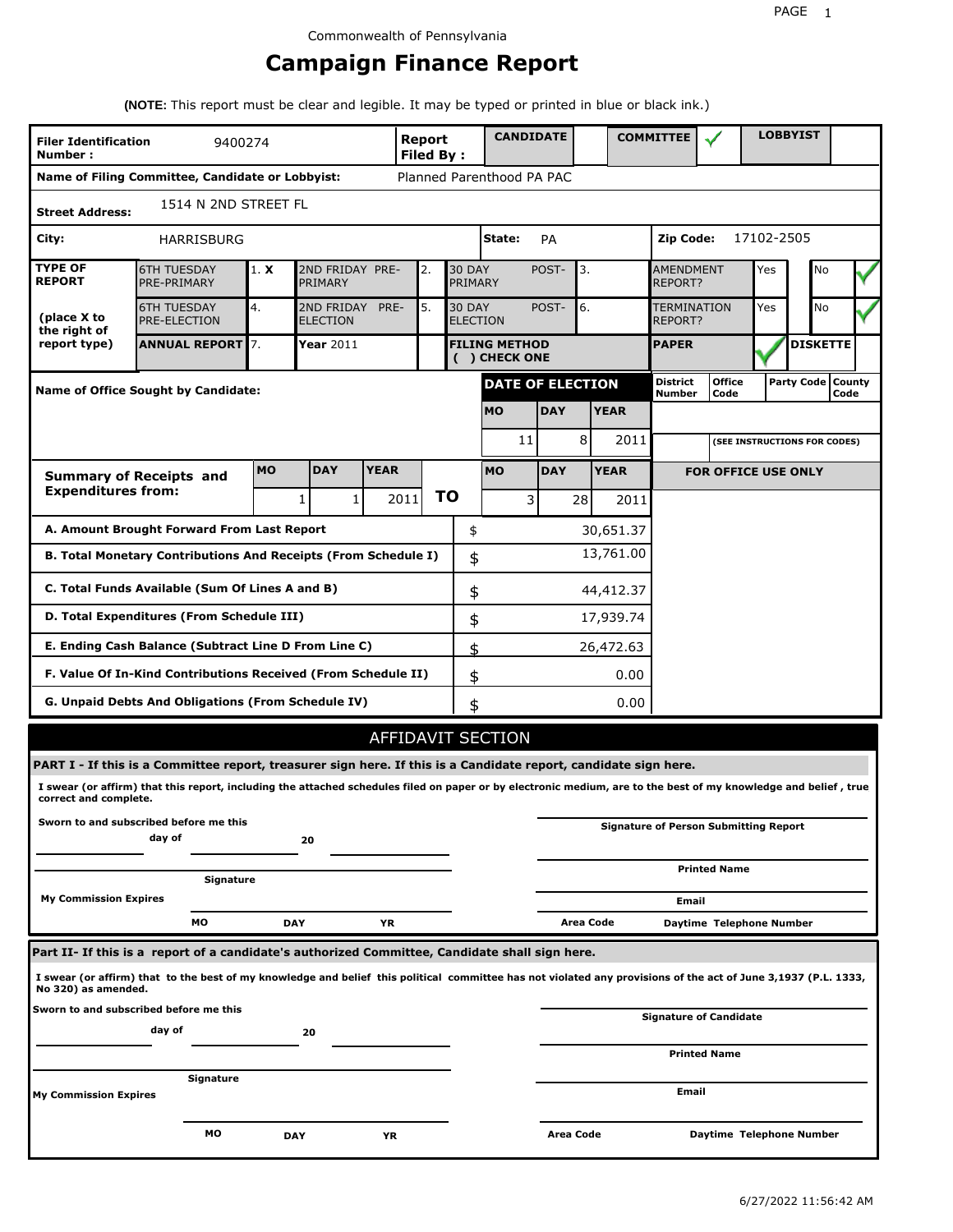# **SCHEDULE I CONTRIBUTIONS AND RECEIPTS**

**Detailed Summary Page**

| <b>Name of Filing Committee or Candidate</b>                                                                                                                                                | <b>Reporting Period</b> |                |           |
|---------------------------------------------------------------------------------------------------------------------------------------------------------------------------------------------|-------------------------|----------------|-----------|
| Planned Parenthood PA PAC                                                                                                                                                                   | From:                   | $1/1/2011$ To: | 3/28/2011 |
| 1. Unitemized Contributions Received - \$50.00 or Less Per Contributor                                                                                                                      |                         |                |           |
| <b>TOTAL for the Reporting Period</b>                                                                                                                                                       | (1)                     | \$             | 11,634.50 |
| 2. Contributions Received - \$50.01 To \$250.00 (From Part A and Part B)                                                                                                                    |                         |                |           |
| <b>Contributions Received From Political Committees (Part A)</b>                                                                                                                            |                         | \$             | 0.00      |
| All Other Contributions (Part B)                                                                                                                                                            |                         | \$             | 175.00    |
| <b>TOTAL for the Reporting Period</b>                                                                                                                                                       | (2)                     | \$             | 175.00    |
|                                                                                                                                                                                             |                         |                |           |
| 3. Contributions Received Over \$250.00 (From Part C and Part D)                                                                                                                            |                         | \$             |           |
| <b>Contributions Received From Political Committees (Part C)</b>                                                                                                                            |                         |                | 0.00      |
| All Other Contributions (Part D)                                                                                                                                                            |                         | \$             | 1,951.50  |
| <b>TOTAL for the Reporting Period</b>                                                                                                                                                       | (3)                     | \$             | 1,951.50  |
| 4. Other Receipts, Refunds, Interest Earned, Returned Checks, Etc. (From Part E)                                                                                                            |                         |                |           |
| <b>TOTAL for the Reporting Period</b>                                                                                                                                                       | (4)                     | \$             | 0.00      |
|                                                                                                                                                                                             |                         |                |           |
| Total Monetary Contributions and Receipts During this Reporting Period (Add and enter amount<br>totals from Boxes 1,2,3 and 4; also enter this amount on Page1, Report Cover Page, Item B.) |                         | \$             | 13,761.00 |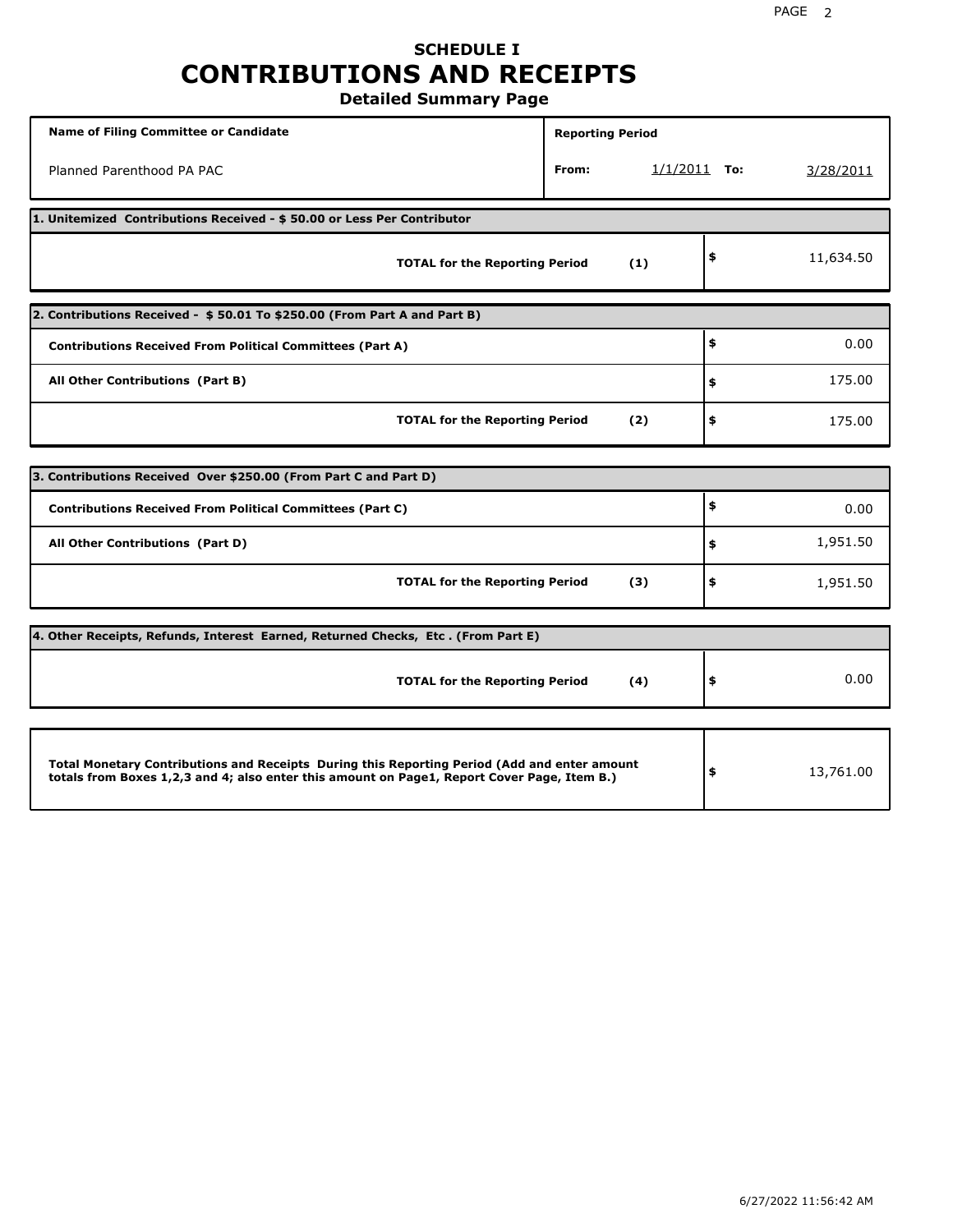PAGE 3

# **PART A CONTRIBUTIONS RECEIVED FROM POLITICAL COMMITTEES**

**\$50.01 TO \$250.00**

 **Use this Part to itemize only contributions received from political committees with an aggregate value from \$50.01 to \$250.00 in the reporting period.**

| Name of Filing Committee or Candidate      |              |                   | <b>Reporting Period</b> |             |             |    |                   |  |
|--------------------------------------------|--------------|-------------------|-------------------------|-------------|-------------|----|-------------------|--|
|                                            |              |                   | From:                   |             | To:         |    |                   |  |
|                                            |              |                   |                         | <b>DATE</b> |             |    | <b>AMOUNT</b>     |  |
| <b>Full Name of Contributing Committee</b> |              |                   | <b>MO</b>               | <b>DAY</b>  | <b>YEAR</b> |    |                   |  |
| <b>Mailing Address</b>                     |              |                   |                         |             |             | \$ | 0.00              |  |
| City                                       | <b>State</b> | Zip Code (Plus 4) |                         |             |             |    |                   |  |
|                                            |              |                   |                         |             |             |    | <b>PAGE TOTAL</b> |  |
|                                            |              |                   |                         |             |             |    |                   |  |

**Enter Grand Total of Part A on Schedule I, Detailed Summary Page, Section 2.**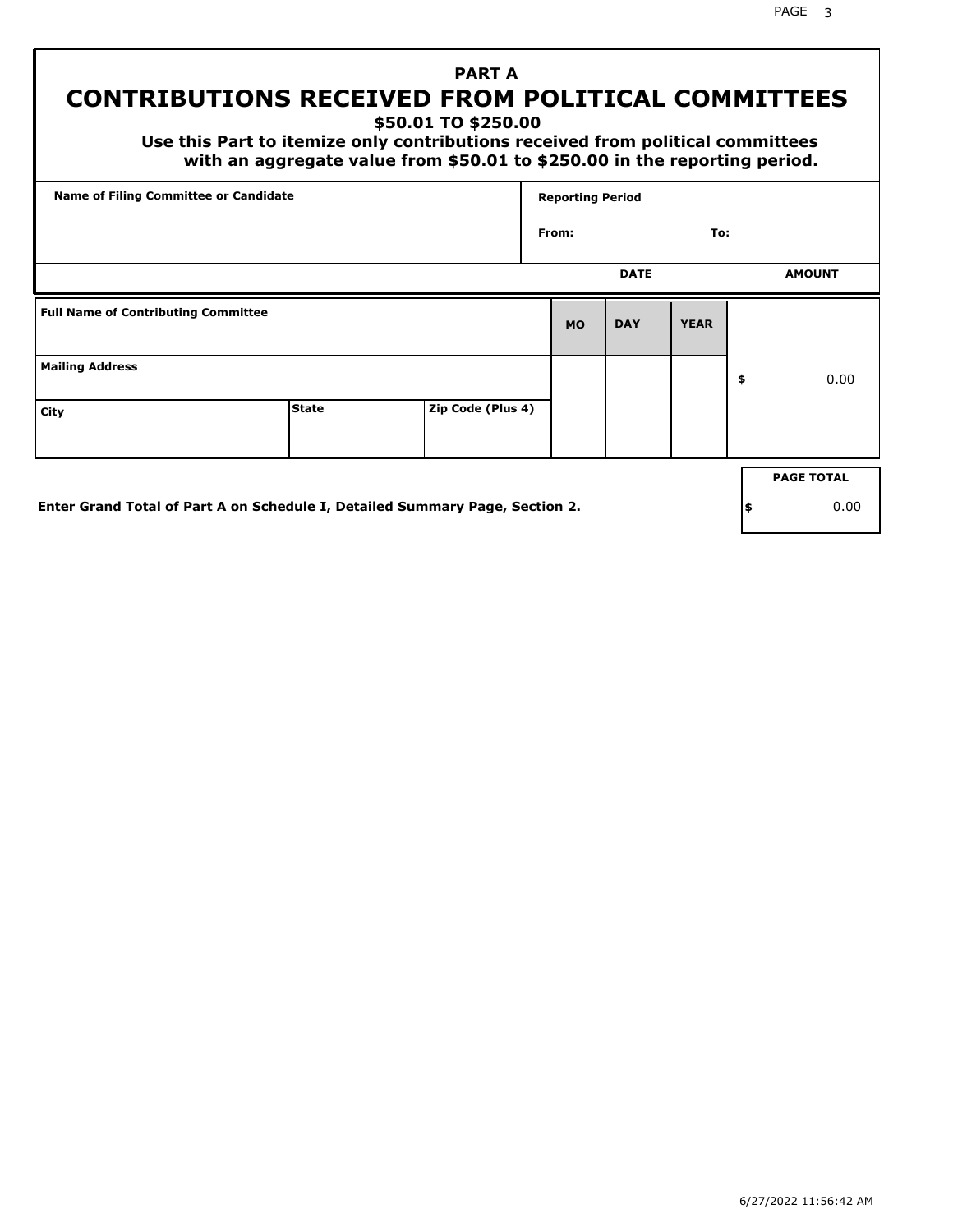| <b>PART B</b><br><b>ALL OTHER CONTRIBUTIONS</b><br>\$50.01 TO \$250.00<br>Use this Part to itemize all other contributions with an aggregate value from<br>\$50.01 to \$250.00 in the reporting period.<br>(Exclude contributions from political committees reported in Part A) |                           |                            |  |                         |                         |             |    |                             |  |
|---------------------------------------------------------------------------------------------------------------------------------------------------------------------------------------------------------------------------------------------------------------------------------|---------------------------|----------------------------|--|-------------------------|-------------------------|-------------|----|-----------------------------|--|
| Name of Filing Committee or Candidate                                                                                                                                                                                                                                           |                           |                            |  | <b>Reporting Period</b> |                         |             |    |                             |  |
| Planned Parenthood PA PAC                                                                                                                                                                                                                                                       |                           |                            |  |                         | From:<br>$1/1/2011$ To: |             |    | 3/28/2011                   |  |
|                                                                                                                                                                                                                                                                                 |                           |                            |  |                         | <b>DATE</b>             |             |    | <b>AMOUNT</b>               |  |
| <b>Full Name of Contributor</b><br>Shirley Risk                                                                                                                                                                                                                                 |                           |                            |  | <b>MO</b>               | <b>DAY</b>              | <b>YEAR</b> |    |                             |  |
| <b>Mailing Address</b><br>1902 Rivervue                                                                                                                                                                                                                                         |                           |                            |  |                         |                         |             | \$ | 75.00                       |  |
| City<br>Drumore                                                                                                                                                                                                                                                                 | <b>State</b><br>PA        | Zip Code (Plus 4)<br>17518 |  | $\mathbf{1}$            | 10                      | 2011        |    |                             |  |
| <b>Full Name of Contributor</b><br>Karen Ritter                                                                                                                                                                                                                                 |                           |                            |  | <b>MO</b>               | <b>DAY</b>              | <b>YEAR</b> |    |                             |  |
| <b>Mailing Address</b><br>1810 Franklin Way                                                                                                                                                                                                                                     |                           |                            |  |                         |                         |             | \$ | 100.00                      |  |
| City<br>Quakertown                                                                                                                                                                                                                                                              | <b>State</b><br><b>PA</b> | Zip Code (Plus 4)<br>18951 |  | $\mathbf{1}$            | 4                       | 2011        |    |                             |  |
| Enter Grand Total of Part A on Schedule I, Detailed Summary Page, Section 2.                                                                                                                                                                                                    |                           |                            |  |                         |                         |             | \$ | <b>PAGE TOTAL</b><br>175.00 |  |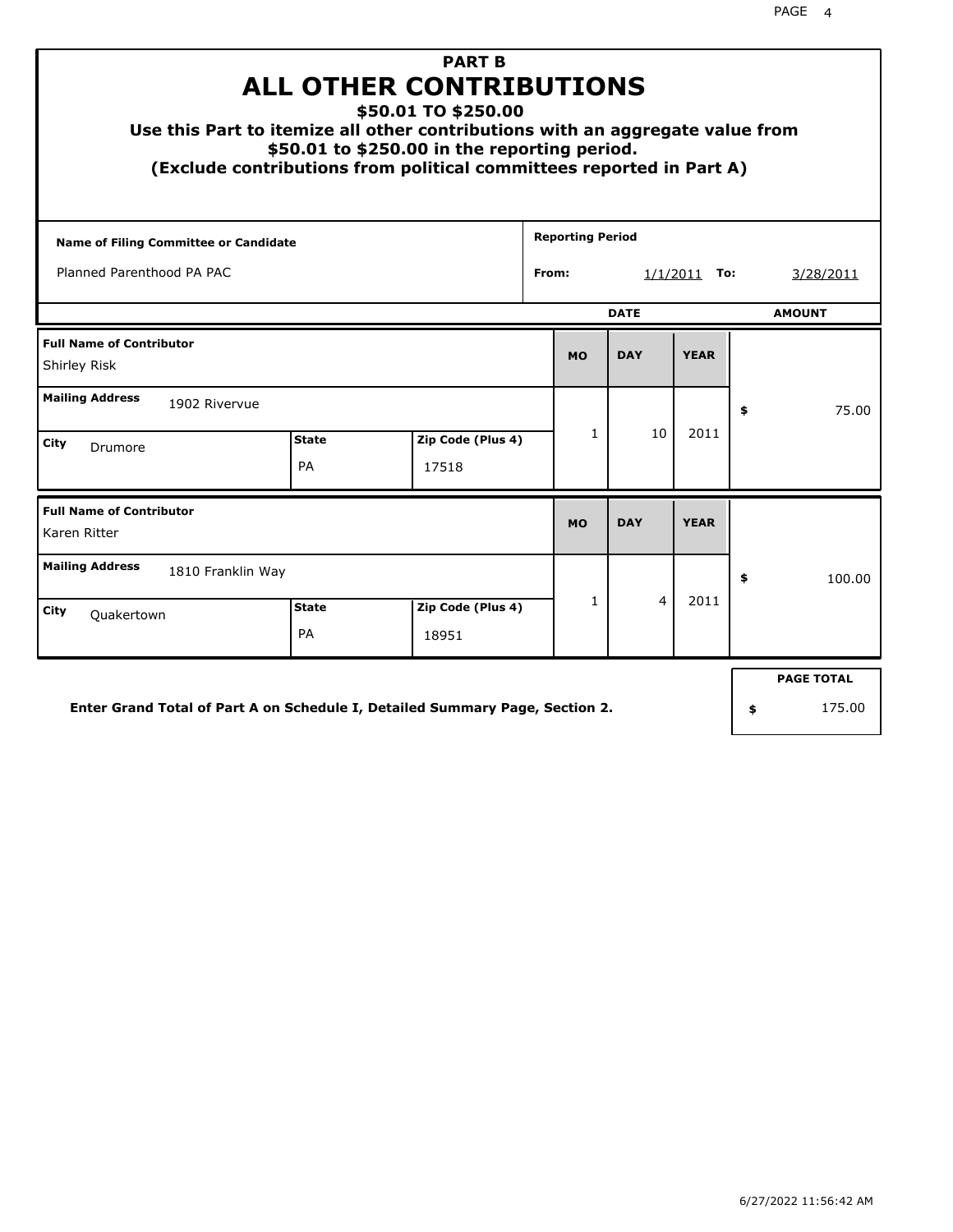# **PART C Contributions Received From Political Committees**

**OVER \$250.00**

 **Use this Part to itemize only contributions received from Political committees with an aggregate value from Over \$250.00 in the reporting period.**

| Name of Filing Committee or Candidate                                        |              | <b>Reporting Period</b> |             |            |             |                   |
|------------------------------------------------------------------------------|--------------|-------------------------|-------------|------------|-------------|-------------------|
|                                                                              |              | From:                   |             |            | To:         |                   |
|                                                                              |              |                         | <b>DATE</b> |            |             | <b>AMOUNT</b>     |
| <b>Full Name of Contributing Committee</b>                                   |              |                         | <b>MO</b>   | <b>DAY</b> | <b>YEAR</b> |                   |
| <b>Mailing Address</b>                                                       |              |                         |             |            |             | \$<br>0.00        |
| City                                                                         | <b>State</b> | Zip Code (Plus 4)       |             |            |             |                   |
|                                                                              |              |                         |             |            |             | <b>PAGE TOTAL</b> |
| Enter Grand Total of Part C on Schedule I, Detailed Summary Page, Section 3. |              |                         |             |            |             | \$<br>0.00        |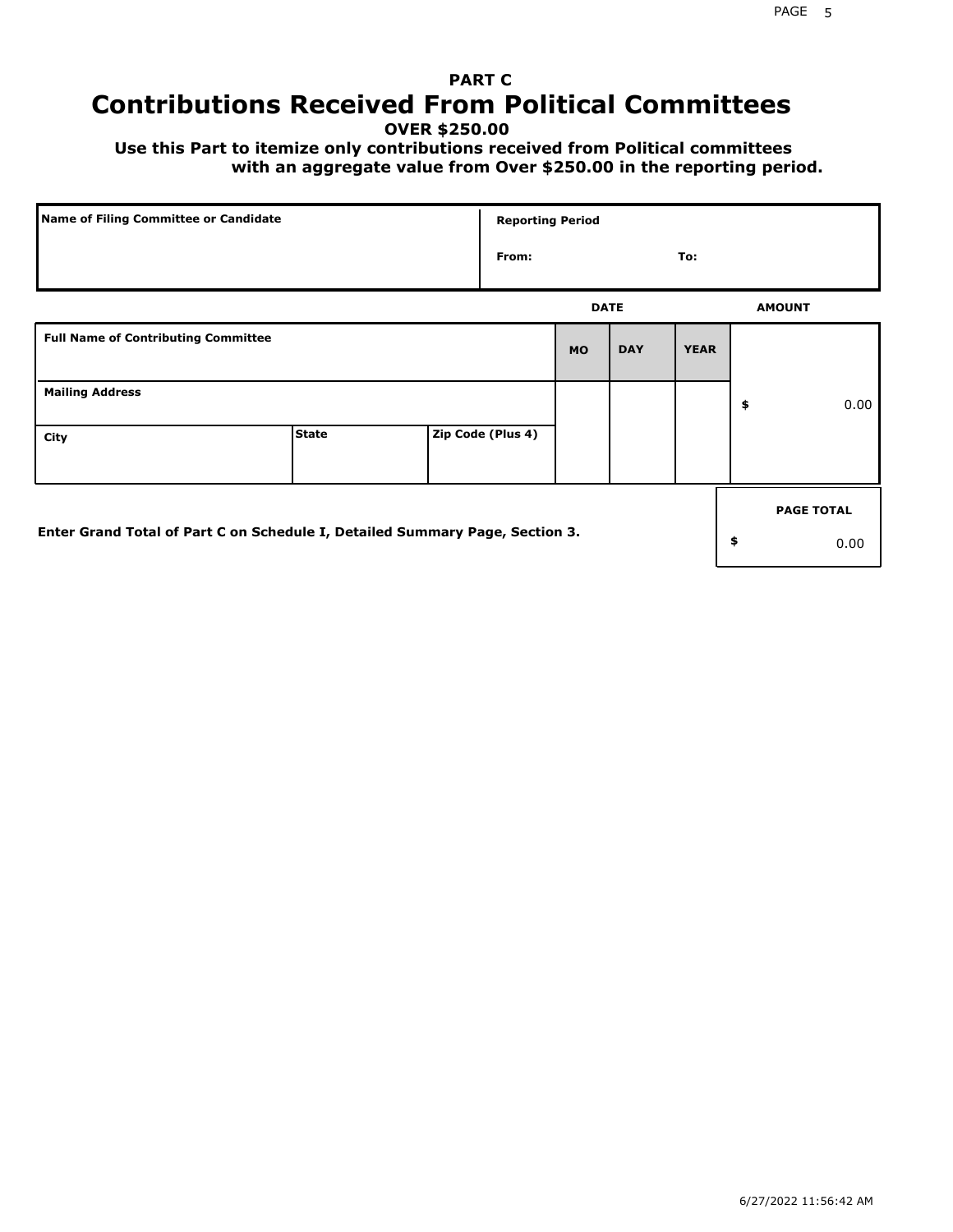# **PART D ALL OTHER CONTRIBUTIONS**

#### **OVER \$250.00**

#### **Use this Part to itemize all other contributions with an aggregate value of**

 **over \$250.00 in the reporting period.**

 **(Exclude contributions from political committees reported in Part C.)** 

| Name of Filing Committee or Candidate                                        |              |                   |  |                   | <b>Reporting Period</b> |                |                   |
|------------------------------------------------------------------------------|--------------|-------------------|--|-------------------|-------------------------|----------------|-------------------|
| Planned Parenthood PA PAC                                                    |              |                   |  | From:             |                         | $1/1/2011$ To: | 3/28/2011         |
|                                                                              |              |                   |  |                   | <b>DATE</b>             |                | <b>AMOUNT</b>     |
| <b>Full Name of Contributor</b><br>Planned Parenthood PA Advocates           |              |                   |  | <b>MO</b>         | <b>DAY</b>              | <b>YEAR</b>    |                   |
| <b>Mailing</b><br>1514 N 2nd St<br><b>Address</b>                            |              |                   |  |                   |                         |                | 1,951.50<br>\$    |
| City<br>Harrisburg                                                           | <b>State</b> | Zip Code (Plus 4) |  | 1                 | 6                       | 2011           |                   |
|                                                                              | PA           | 17102             |  |                   |                         |                |                   |
| <b>Employer Name</b><br>Self                                                 |              |                   |  | <b>Occupation</b> |                         | Self           |                   |
| <b>Employer Mailing Address/Principal Place of</b><br><b>Business</b>        |              | City              |  |                   | <b>State</b>            |                | Zip Code (Plus 4) |
|                                                                              |              |                   |  |                   | PA                      |                |                   |
| Enter Grand Total of Part C on Schedule I, Detailed Summary Page, Section 3. |              |                   |  |                   |                         |                | <b>PAGE TOTAL</b> |
|                                                                              |              |                   |  |                   |                         |                | \$<br>1,951.50    |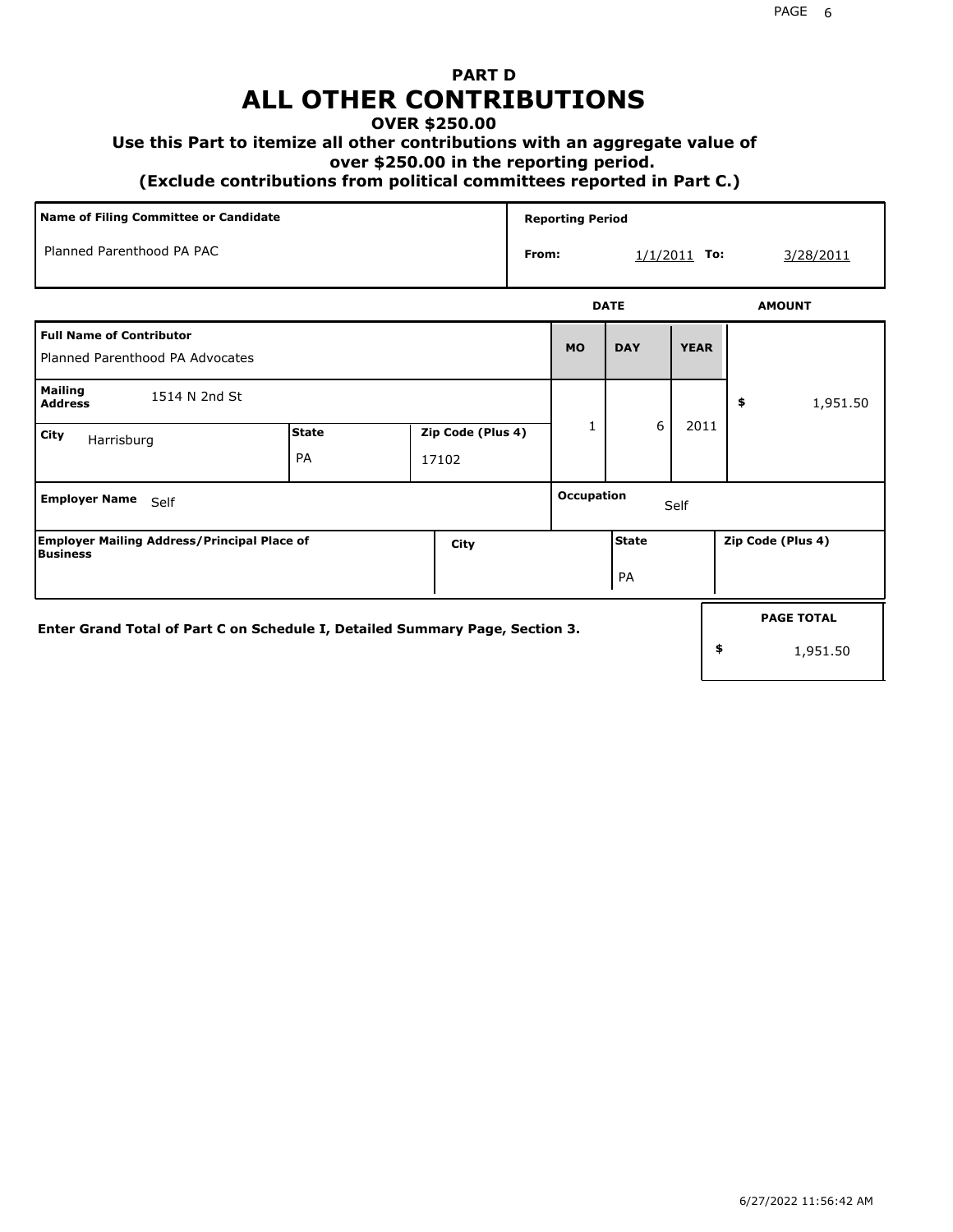## **PART E OTHER RECEIPTS**

#### **REFUNDS, INTEREST INCOME, RETURNED CHECKS, ETC.**

 **Use this Part to report refunds received, interest earned, returned checks and**

## **prior expenditures that were returned to the filer.**

| Name of Filing Committee or Candidate                                        |              |                   |       | <b>Reporting Period</b> |             |             |                   |      |
|------------------------------------------------------------------------------|--------------|-------------------|-------|-------------------------|-------------|-------------|-------------------|------|
|                                                                              |              |                   | From: |                         |             | To:         |                   |      |
|                                                                              |              |                   |       |                         | <b>DATE</b> |             | <b>AMOUNT</b>     |      |
| <b>Full Name</b>                                                             |              |                   |       | <b>MO</b>               | <b>DAY</b>  | <b>YEAR</b> |                   |      |
| <b>Mailing Address</b>                                                       |              |                   |       |                         |             |             | \$                | 0.00 |
| City                                                                         | <b>State</b> | Zip Code (Plus 4) |       |                         |             |             |                   |      |
| <b>Receipt Description</b>                                                   |              |                   |       |                         |             |             |                   |      |
|                                                                              |              |                   |       |                         |             |             | <b>PAGE TOTAL</b> |      |
| Enter Grand Total of Part E on Schedule I, Detailed Summary Page, Section 4. |              |                   |       |                         |             |             | \$                | 0.00 |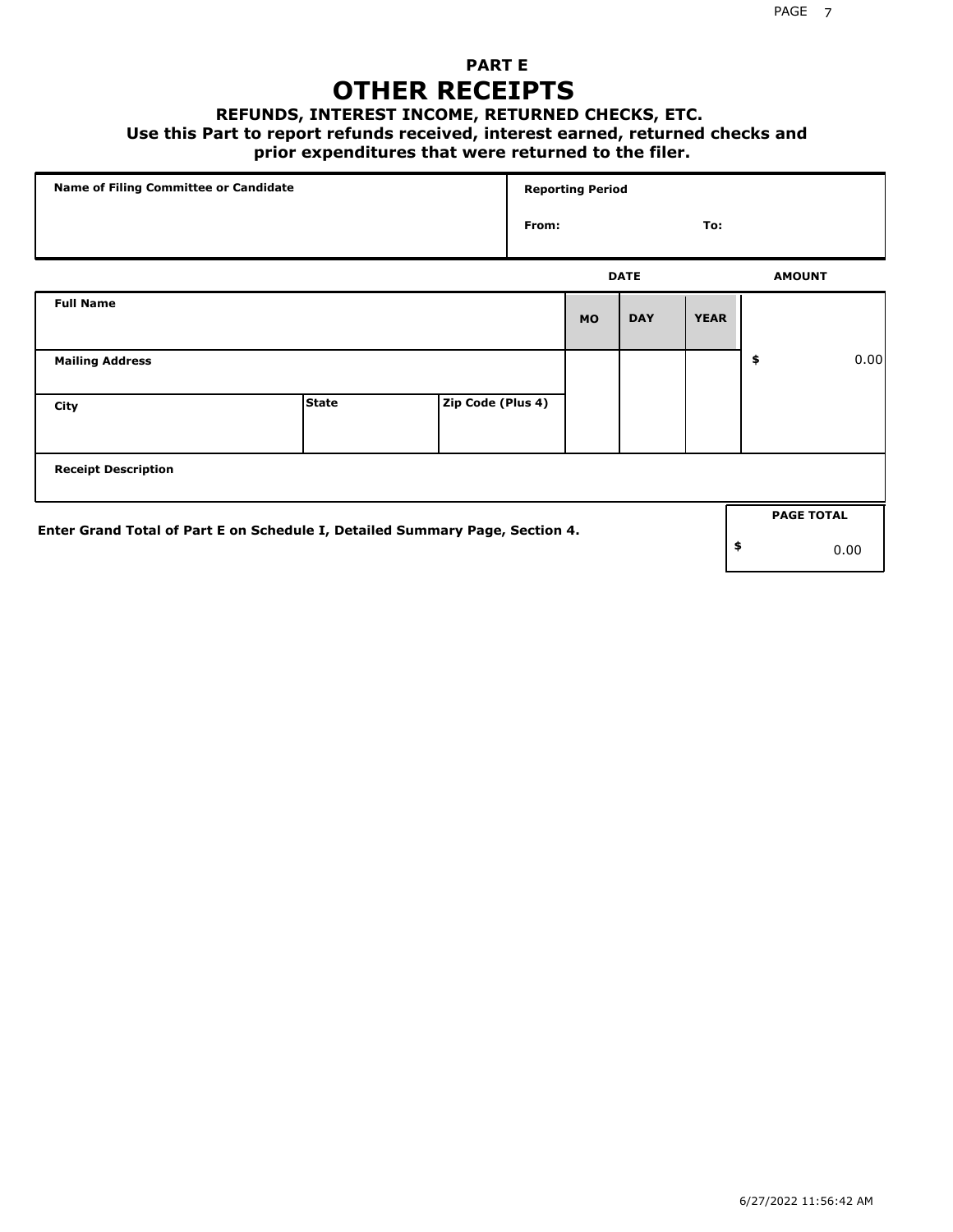#### **SCHEDULE II IN-KIND CONTRIBUTIONS AND VALUABLE THINGS RECEIVED USE THIS SCHEDULE TO REPORT ALL IN-KIND CONTRIBUTIONS OF VALUABLE THINGS**

# **DURING THE REPORTING PERIOD.**

**Detailed Summary Page**

| <b>Name of Filing Committee or Candidate</b>                                                                                                                                | <b>Reporting Period</b> |                |           |
|-----------------------------------------------------------------------------------------------------------------------------------------------------------------------------|-------------------------|----------------|-----------|
| Planned Parenthood PA PAC                                                                                                                                                   | From:                   | $1/1/2011$ To: | 3/28/2011 |
| 1. UNITEMIZED IN-KIND CONTRIBUTIONS RECEIVED - VALUE OF \$50.00 OR LESS PER CONTRIBUTOR                                                                                     |                         |                |           |
| <b>TOTAL for the Reporting Period</b>                                                                                                                                       | (1)                     | \$             | 0.00      |
| 2. IN-KIND CONTRIBUTIONS RECEIVED - VALUE OF \$50.01 TO \$250.00 (FROM PART F)                                                                                              |                         |                |           |
| <b>TOTAL for the Reporting Period</b>                                                                                                                                       | (2)                     | \$             | 0.00      |
| 3. IN-KIND CONTRIBUTION RECIEVED - VALUE OVER \$250.00 (FROM PART G)                                                                                                        |                         |                |           |
| <b>TOTAL for the Reporting Period</b>                                                                                                                                       | (3)                     | \$             | 0.00      |
| TOTAL VALUE OF IN-KIND CONTRIBUTIONS DURING THIS REPORTING PERIOD (Add and enter<br>amount totals from Boxes 1,2, and 3; also enter on Page 1, Reports Cover Page, Item F.) |                         | \$             | 0.00      |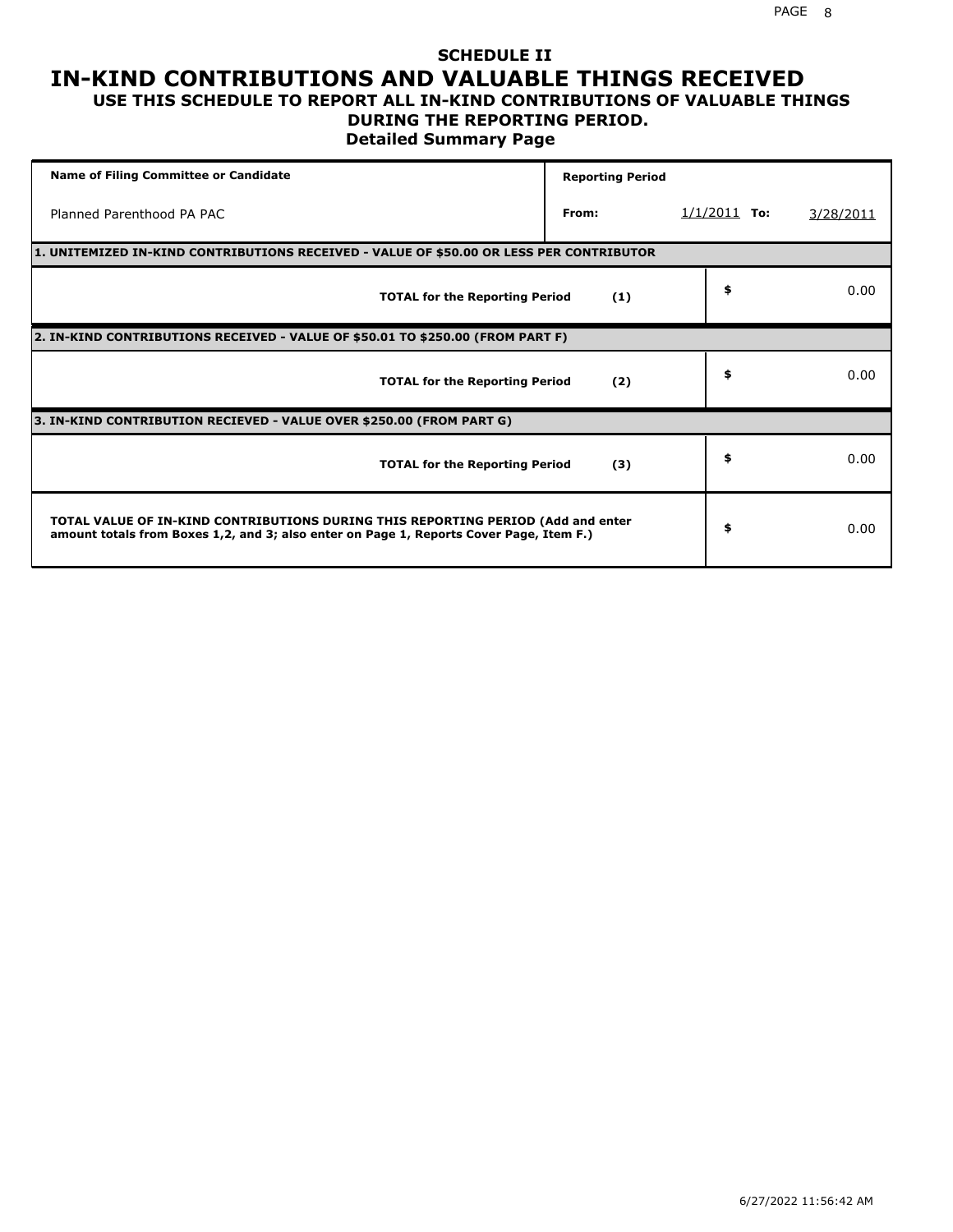## **SCHEDULE II PART F IN-KIND CONTRIBUTIONS RECEIVED**

## **VALUE OF \$50.01 TO \$250.00**

| Name of Filing Committee or Candidate                                                                         |              |                   | <b>Reporting Period</b> |             |             |                   |      |
|---------------------------------------------------------------------------------------------------------------|--------------|-------------------|-------------------------|-------------|-------------|-------------------|------|
| From:                                                                                                         |              |                   |                         |             |             | To:               |      |
|                                                                                                               |              |                   |                         | <b>DATE</b> |             | <b>AMOUNT</b>     |      |
| <b>Full Name of Contributor</b>                                                                               |              |                   | <b>MO</b>               | <b>DAY</b>  | <b>YEAR</b> |                   |      |
| <b>Mailing Address</b>                                                                                        |              |                   |                         |             |             | \$                | 0.00 |
| City                                                                                                          | <b>State</b> | Zip Code (Plus 4) |                         |             |             |                   |      |
| <b>Description of Contribution:</b>                                                                           |              |                   |                         |             |             |                   |      |
| Enter Grand Total of Part F on Schedule II, In-Kind Contributions Detailed Summary Page,<br><b>Section 2.</b> |              |                   |                         |             |             | <b>PAGE TOTAL</b> |      |
|                                                                                                               |              |                   |                         |             | \$          |                   | 0.00 |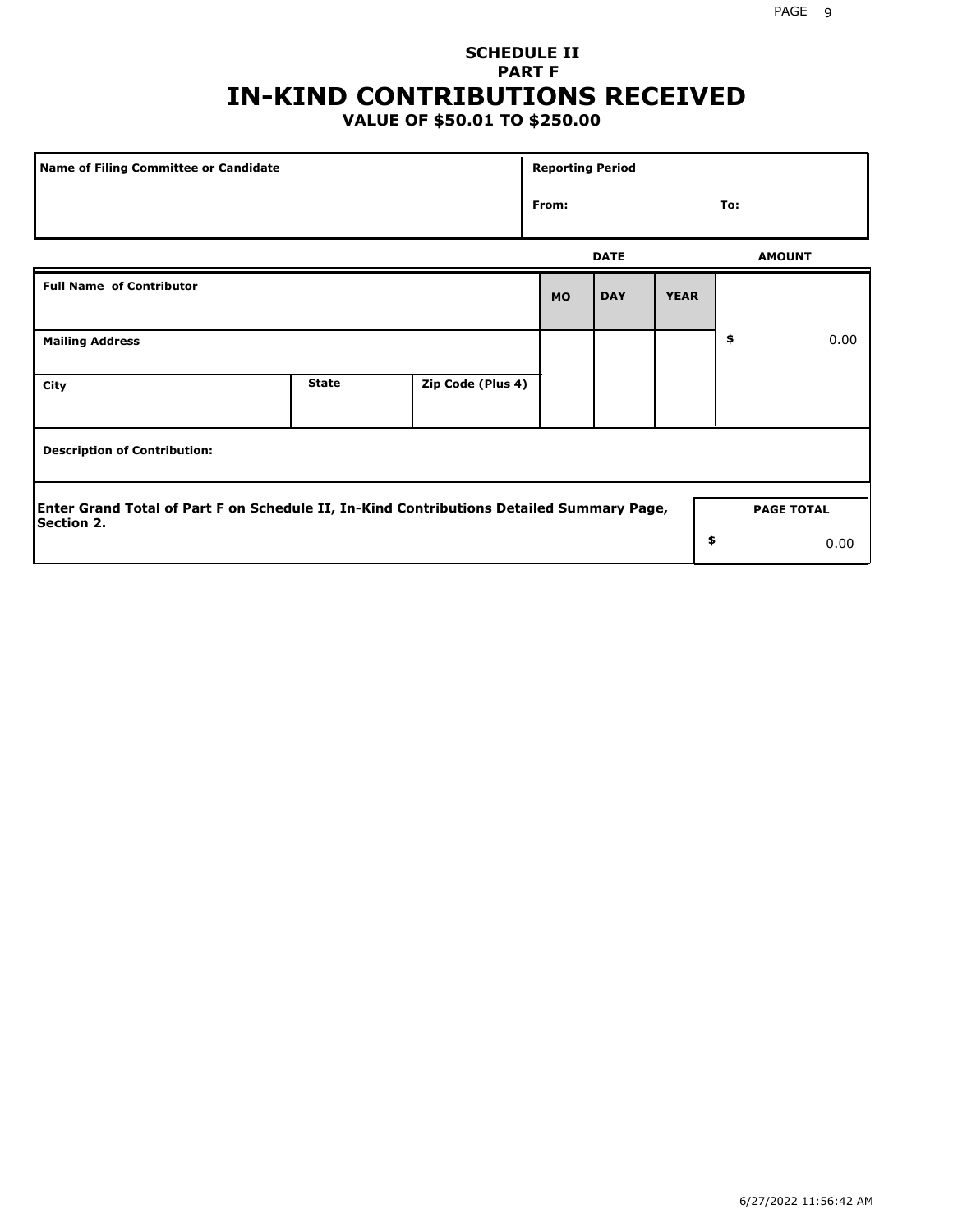### **SCHEDULE II PART G IN-KIND CONTRIBUTIONS RECEIVED VALUE OVER \$250.00**

| Name of Filing Committee or Candidate                                                         |              |  |                  |  | <b>Reporting Period</b> |                      |             |             |                                    |               |
|-----------------------------------------------------------------------------------------------|--------------|--|------------------|--|-------------------------|----------------------|-------------|-------------|------------------------------------|---------------|
|                                                                                               |              |  |                  |  | From:<br>To:            |                      |             |             |                                    |               |
|                                                                                               |              |  |                  |  |                         |                      | <b>DATE</b> |             |                                    | <b>AMOUNT</b> |
| <b>Full Name of Contributor</b>                                                               |              |  |                  |  |                         | <b>MO</b>            | <b>DAY</b>  | <b>YEAR</b> |                                    |               |
| <b>Mailing Address</b>                                                                        |              |  |                  |  |                         |                      |             |             | \$                                 | 0.00          |
| City                                                                                          | <b>State</b> |  | Zip Code(Plus 4) |  |                         |                      |             |             |                                    |               |
| <b>Employer of Contributor</b>                                                                |              |  |                  |  | <b>Occupation</b>       |                      |             |             |                                    |               |
| <b>State</b><br><b>Employer Mailing Address/Principal Place of</b><br>City<br><b>Business</b> |              |  |                  |  | 4)                      | <b>Zip Code(Plus</b> |             |             | <b>Description of Contribution</b> |               |

| <b>Enter Grand Total of Part G on Schedule II, In-Kind Contributions Detailed</b> |  | <b>PAGE TOTAL</b> |
|-----------------------------------------------------------------------------------|--|-------------------|
| <b>Summary Page, Section 3.</b>                                                   |  | 0.00              |
|                                                                                   |  |                   |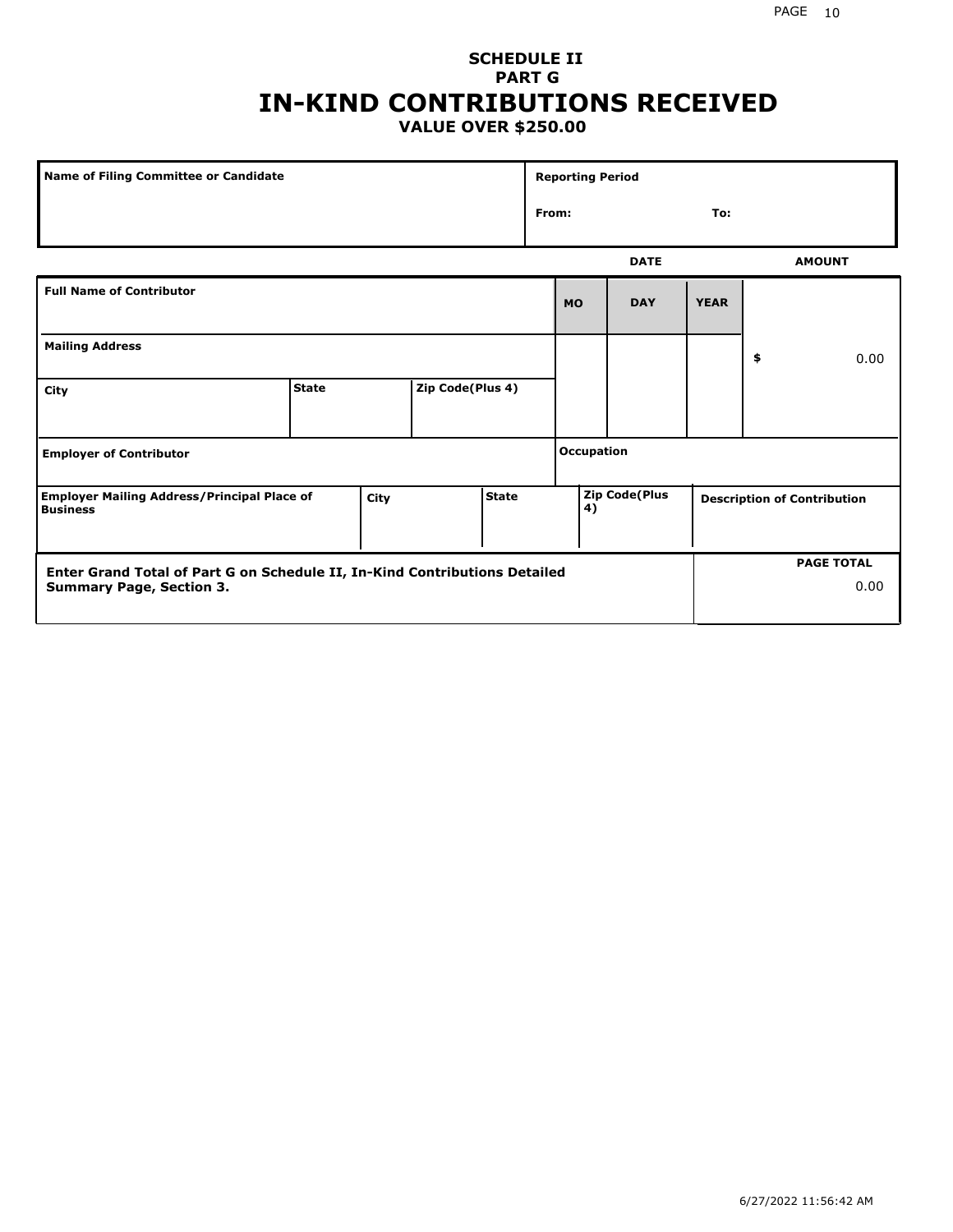# **SCHEDULE III STATEMENT OF EXPENDITURES**

| Name of Filing Committee or Candidate                              |                    |                            |              | <b>Reporting Period</b>                                                   |             |     |               |  |
|--------------------------------------------------------------------|--------------------|----------------------------|--------------|---------------------------------------------------------------------------|-------------|-----|---------------|--|
| Planned Parenthood PA PAC                                          |                    |                            | From         |                                                                           | 1/1/2011    | To: | 3/28/2011     |  |
|                                                                    |                    |                            |              | <b>DATE</b>                                                               |             |     | <b>AMOUNT</b> |  |
| <b>To Whom Paid</b><br>Mike Sturla for State Representative        |                    |                            | <b>MO</b>    | <b>DAY</b>                                                                | <b>YEAR</b> |     |               |  |
| <b>Mailing Address</b><br>PO Box 391                               |                    |                            | 3            | 4                                                                         | 2011        | \$  | 250.00        |  |
| City<br>Harrisburg                                                 | <b>State</b><br>PA | Zip Code (Plus 4)<br>17108 |              | <b>Description of Expenditure</b><br>campaign event                       |             |     |               |  |
| <b>To Whom Paid</b><br>Friends of Mike Gerber                      |                    |                            | <b>MO</b>    | <b>DAY</b>                                                                | <b>YEAR</b> |     |               |  |
| <b>Mailing Address</b><br><b>PO Box 208</b>                        |                    |                            | 3            | 14                                                                        | 2011        | \$  | 250.00        |  |
| <b>State</b><br>Zip Code (Plus 4)<br>City<br>Ambler<br>PA<br>19002 |                    |                            |              | <b>Description of Expenditure</b><br>campaign event                       |             |     |               |  |
| <b>To Whom Paid</b><br>Planned Parenthood Pennsylvania Advocates   |                    |                            | <b>MO</b>    | <b>DAY</b>                                                                | <b>YEAR</b> |     |               |  |
| <b>Mailing Address</b><br>1514 N 2nd St                            |                    |                            | 3            | 23                                                                        | 2011        | \$  | 7,363.89      |  |
| City<br>Harrisburg                                                 | <b>State</b><br>PA | Zip Code (Plus 4)<br>17102 |              | <b>Description of Expenditure</b><br>allocation of inter-company expenses |             |     |               |  |
| <b>To Whom Paid</b><br>PLanned Parenthood PA Advocates             |                    |                            | <b>MO</b>    | <b>DAY</b>                                                                | <b>YEAR</b> |     |               |  |
| <b>Mailing Address</b><br>1514 N 2nd St                            |                    |                            | 3            | 23                                                                        | 2011        | \$  | 184.14        |  |
| City<br>Harrisburg                                                 | <b>State</b><br>PA | Zip Code (Plus 4)<br>17102 |              | <b>Description of Expenditure</b><br>staff time allocation                |             |     |               |  |
| <b>To Whom Paid</b><br>Planned Parenthood of Western PA            |                    |                            | <b>MO</b>    | <b>DAY</b>                                                                | <b>YEAR</b> |     |               |  |
| <b>Mailing Address</b><br>933 Liberty Ave                          |                    |                            | $\mathbf{1}$ | 25                                                                        | 2011        | \$  | 48.50         |  |
| City<br>Pittsburgh                                                 | <b>State</b><br>PA | Zip Code (Plus 4)<br>15222 |              | <b>Description of Expenditure</b><br>travel expenses                      |             |     |               |  |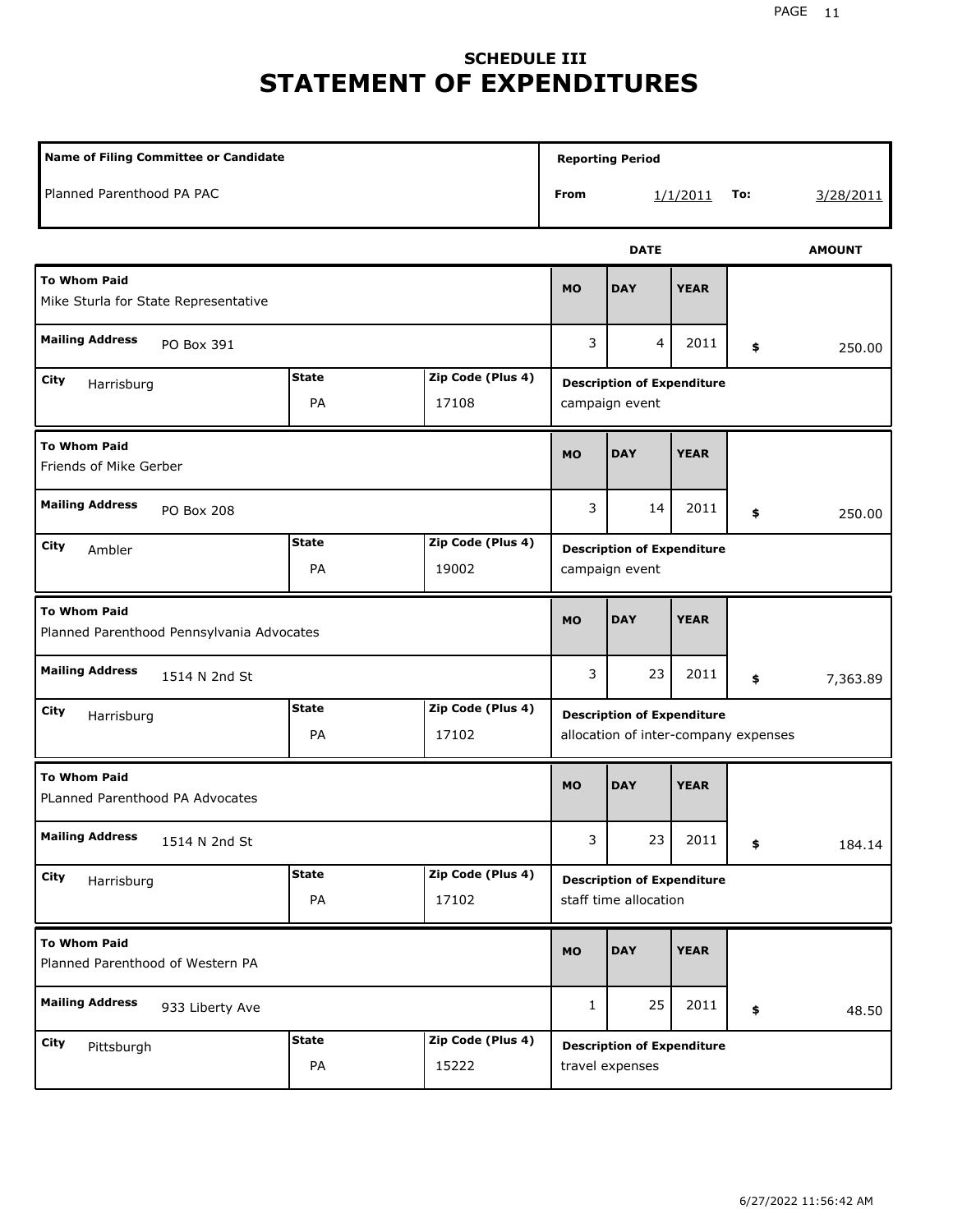| <b>To Whom Paid</b>                                                   |              |                         | <b>MO</b>                         | <b>DAY</b>                        | <b>YEAR</b> |    |          |
|-----------------------------------------------------------------------|--------------|-------------------------|-----------------------------------|-----------------------------------|-------------|----|----------|
| Planned Parenthood Southeast PA                                       |              |                         |                                   |                                   |             |    |          |
| <b>Mailing Address</b><br>1144 Locust St                              |              |                         |                                   | 13                                | 2011        | \$ | 50.00    |
| City<br>Philadelphia                                                  | <b>State</b> | Zip Code (Plus 4)       | <b>Description of Expenditure</b> |                                   |             |    |          |
|                                                                       | PA           | 19107                   | supplies                          |                                   |             |    |          |
| <b>To Whom Paid</b><br>Planned Parenthood of Northeast and Mid-Penn   |              |                         |                                   | <b>DAY</b>                        | <b>YEAR</b> |    |          |
| <b>Mailing Address</b><br>PO Box 816                                  |              |                         | $\mathbf{1}$                      | 6                                 | 2011        | \$ | 6.09     |
| City<br>Trexlertown                                                   | <b>State</b> | Zip Code (Plus 4)       |                                   | <b>Description of Expenditure</b> |             |    |          |
|                                                                       | PA           | 18087                   |                                   | staff time                        |             |    |          |
| <b>To Whom Paid</b><br>Planned Parenthood of Western PA               |              |                         |                                   | <b>DAY</b>                        | <b>YEAR</b> |    |          |
| <b>Mailing Address</b><br>933 Liberty Ave                             |              |                         | 1                                 | 18                                | 2011        | \$ | 436.02   |
| City<br>Pittsburgh                                                    | <b>State</b> | Zip Code (Plus 4)       | <b>Description of Expenditure</b> |                                   |             |    |          |
|                                                                       | 15222        | staff time and expenses |                                   |                                   |             |    |          |
| <b>To Whom Paid</b><br>Planned Parenthood Association of Bucks County |              |                         |                                   |                                   | <b>YEAR</b> |    |          |
|                                                                       |              |                         | <b>MO</b>                         | <b>DAY</b>                        |             |    |          |
| <b>Mailing Address</b><br>610 Louis Drive                             |              |                         | 1                                 | 6                                 | 2011        | \$ | 19.62    |
| City<br>Warminster                                                    | State        | Zip Code (Plus 4)       |                                   | <b>Description of Expenditure</b> |             |    |          |
|                                                                       | PA           |                         | staff time                        |                                   |             |    |          |
| <b>To Whom Paid</b><br>Planned Parenthood Southeast PA                |              |                         | <b>MO</b>                         | <b>DAY</b>                        | <b>YEAR</b> |    |          |
| <b>Mailing Address</b><br>1144 Locust St                              |              |                         | $\mathbf{1}$                      | 13                                | 2011        | \$ | 623.08   |
| City<br>Philadelphia                                                  | <b>State</b> | Zip Code (Plus 4)       |                                   | <b>Description of Expenditure</b> |             |    |          |
|                                                                       | PA           | 19107                   | staff time                        |                                   |             |    |          |
| <b>To Whom Paid</b><br>Planned Parenthood PA Advocates                |              |                         | <b>MO</b>                         | <b>DAY</b>                        | <b>YEAR</b> |    |          |
| <b>Mailing Address</b><br>1514 N 2nd St                               |              |                         | 1                                 | 6                                 | 2011        | \$ | 8,684.06 |
| City<br>Harrisburg                                                    | <b>State</b> | Zip Code (Plus 4)       |                                   | <b>Description of Expenditure</b> |             |    |          |

H